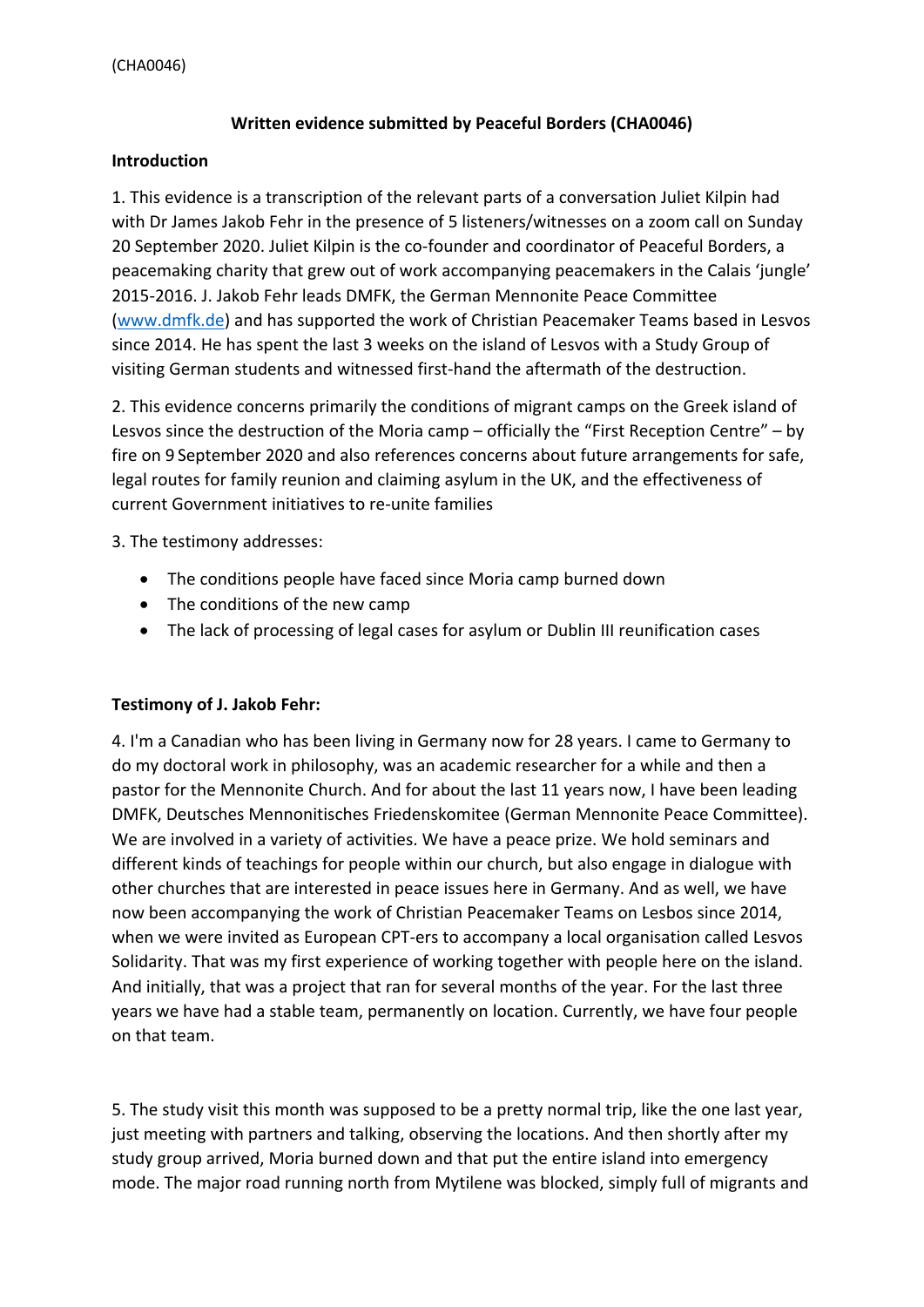refugees, so that it became impassable and everyone was obliged to take long detours to get around it, which of course was very taxing for people going to work.

6. The people in the island have now been burdened with caring for these people [migrants and refugees] since 2015, when the first major influx of people come. It was, so to speak, the last straw that really broke the camel's back here, because so much work had been done helping these people. [Since the EU-Turkey deal of March 2017] these people have been frustrated by the fact that most of them were stuck here, seemingly in a prison and unable to move further. The local population was, in a way, glad that Moria burned down because it had become a burden and a problem for the population here. It was also something that the people [that is, the refugees and migrants] inside Moria were glad about because they were living in a hell-hole. There are these two sections of Moria. The area contained by a barbed-wire fence had room originally for about 2500 to 3000 people; something like 5000 people were packed into it. And then all the rest of the people, - in the last while there were 13,000, but last winter there were 21,000 people living in tents in an olive grove. And this area which expanded way beyond the actual limits of the camp itself, had terrible living conditions: without any proper heating, without any proper sewage, without water, without electricity, just camping in the worst parts of the year when it was cold and wet. We're talking about a really large camp of people who are suffering under horrible conditions, queueing for food for hours, having to walk through cages that had been constructed in order that people would queue properly. And this of course, since March, has been under the Covid-19 conditions, where it was simply impossible for people to maintain any proper distance from one another.

7. So they were all glad that it burned down. Anything would be better than living under those circumstances. And the right-wing radicals were glad that it burned down because they didn't want these refugees on their island.

8. The exception was, of course, the few [employees] who were given the proper authority to enter the camp and to work there and who of course, were paid by the Greek government to work inside there. I'm thinking of organisations here like EuroRelief, and the people who worked in conjunction with EuroRelief. Excepting those organisations, everyone was glad that this place had burned down because we just see the inhumanity of it and the confining of people in subhuman conditions.

9. So now they've constructed a new camp. I'm sure most of you have seen [images of it]. I'm sure it's been in the British news as well. Looks lovely, doesn't it? All the white tents in lovely rows. ... Must be a great place to live! Except for the fact that they're putting 200 young men in confined quarters in one large tent, in spite of the Covid-19 conditions. If you've seen the drone footage you can see that there's one place where there's seven or eight very large tents. And that's where those young unattached men without family have been put.

10. None of these tents have any floor or foundation, they're just right on the soil. And they have been built on a former military shooting range. They did very quick sweep of this whole area, to try and get as much ammunition out as they could, but you know, there's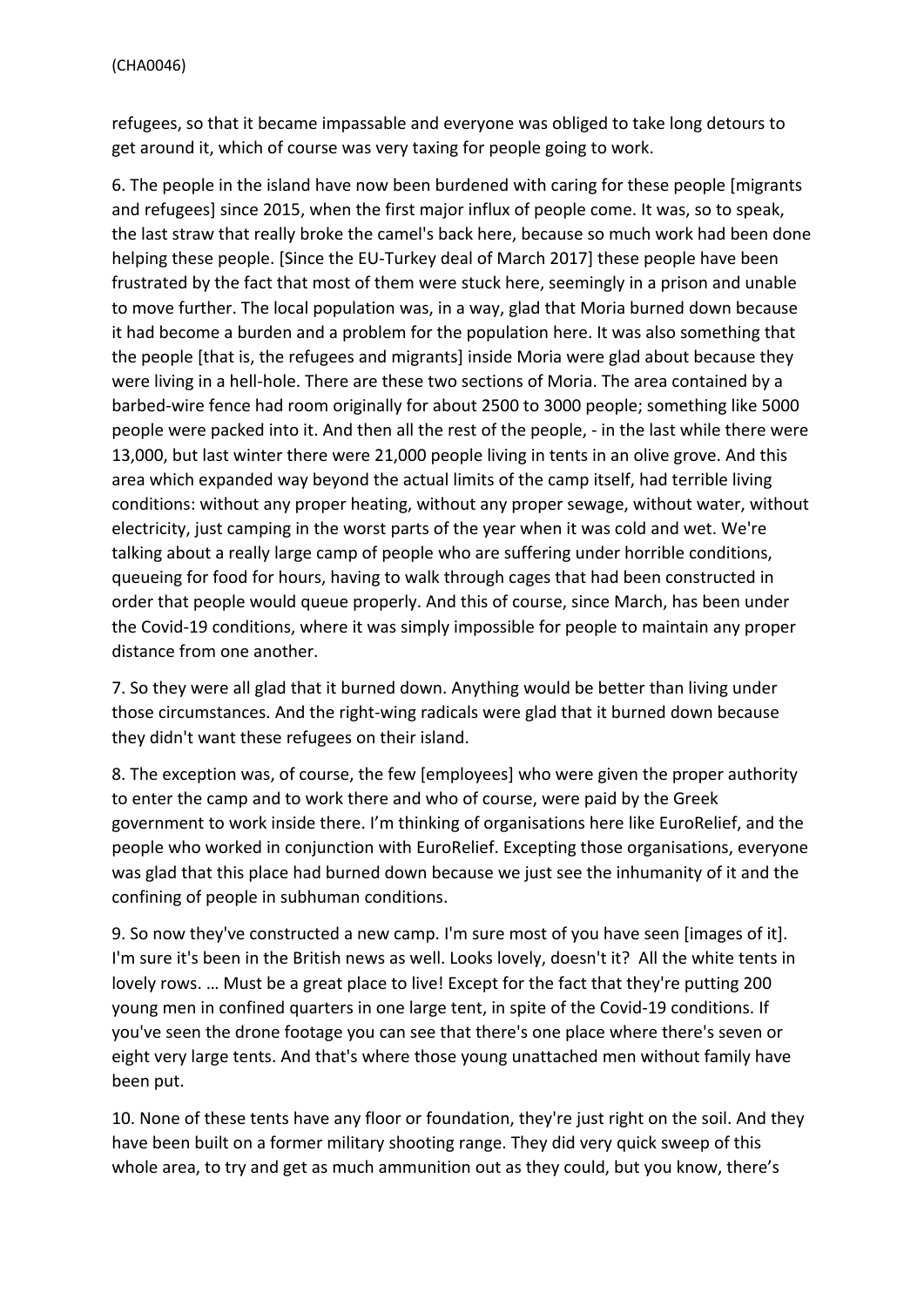children's still playing there. And under these circumstances, I can imagine, not only is there still ammunition in the ground, but the ground itself has been poisoned by different kinds of ammunition that might have leaked into the soil. So that's where this new camp has been set up. And, you know at first, we were very afraid that the people would not be able to leave it and that's why most of the refugees were not willing to go into that camp. But right now it's still possible to go in and out. So there's a Lidl supermarket just a few hundred metres down the road, and people can go out and buy their food if they want, and whatever else they need, and then bring it back inside. But we're fairly certain that just considering the manner in which it's been built, with two rows of barbed wire around the entire circuit, that it's fairly certain that they're going to close it at some point in time and prevent people from entering or exiting.

11. I've been right in front of the gates and looked inside. I didn't make an attempt to walk inside, but I've talked to people who were actually allowed to go in. One German journalist was telling me about her experiences there. The people don't have food supplies yet. They've allowed people inside but they haven't yet organised the structures enough to be able to do any kind of food service. They've been promising electricity and WiFi and water, none of which has yet actually taken place. And so that's one of the reasons why they're also just keeping the gate open so that people can buy the things that they need. But presumably, the plan is to actually provide those things and then to confine people inside. This is the expectation of all the NGOs that I've talked to up till now.

12. So far people don't have to give their fingerprints when they enter, but most of these people have already been registered. And those who have not, perhaps having lost their identification in the fire, can enter the grounds without any problem for now. However, of course, there is the requirement to do a Corona test before entering and then people are isolated if they've been detected as having COVID-19. And so there's also a separate section right at the beginning for people who have been tested and found to have this illness. We were able to observe the camp from the roof of a house immediately in front of the new camp, an NGO called One Happy Family. And from there you could observe very clearly and very precisely the movement of people inside. We saw people who are just arriving, queuing to be registered, queuing to find their tent. These tents are actually built for six people, but 10 people are being put into each one of them. But given that there's only 200 of them, that's going to be 2,000 people. [Official sources say that there is room for 5,000 persons.] You can imagine how confining that's will be. But there are 13,000 refugees on the island. Are they going to pack 13,000 people into that area? That question has not yet been clarified. If they do, then it's going to be just another hell-hole like Moria was.

13. Most of the people had in fact refused to go inside. And so there's been a concerted effort to try and get them to go inside. I can read you a bit of a post from an someone who observed what they were trying to do:

Many people didn't want to go in to this new camp, they where afraid for what this camp represents, and how it would affect their lives. Greek government first tried the friendly approach, asking people to "move in" to their new "homes", that their everyday needs would be cared for and it would be a safe and good place to live. When that didn't work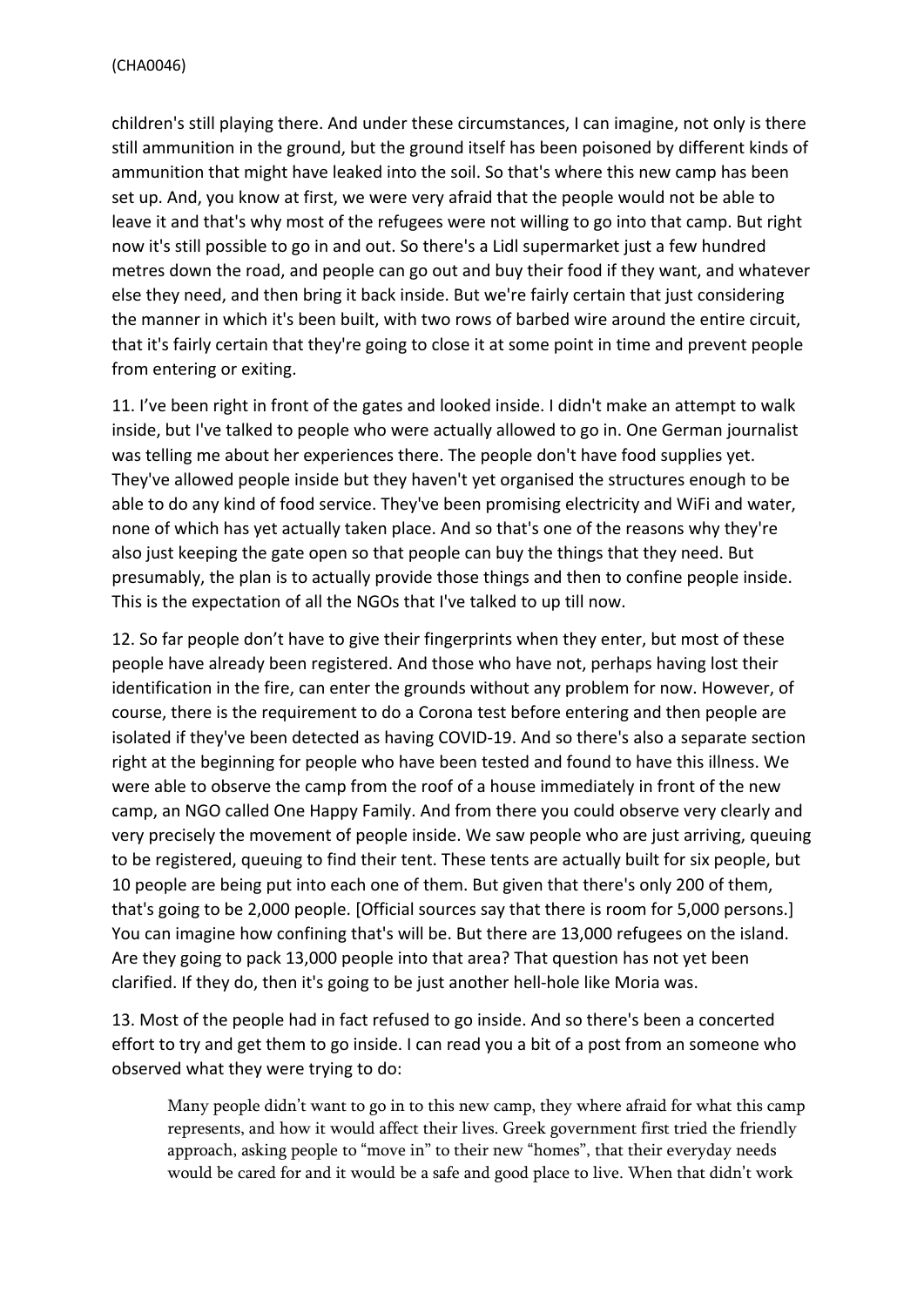they started handing out flyers, and sending out text messages to people in the area, saying that they where the only one they could trust, an outrageous statement, basically saying organizations, NGOs, volunteers, journalists etc is just using you.

"Dear asylum seeker, if you are in Lesvos, the only safe place for you and your family is in the new camp. There, the Greek State guarantees your safety and provides you with electricity, water, medical care, wifi etc. Inform only from the official authorities. Do not trust anyone else, they are using you."

When this also failed they used something they called "friendly force", it's a contradiction in terms, it's actually not possible to be considered friendly and use force at the same time. They made corridors in the streets where people lived, blocking off the street with police buses in both ends, and moved in a massive police force to "persuade" people to move. Riot police with shields, batons and guns …

14. I saw a video of people in their tents refusing to move. And what did the police do? They threw tear gas into their tents to motivate them. You know, this is friendly force. And they make it difficult to report these things. They restricted journalists from entering the area. But there were some reports that got out. So they were forcing people to go into the new camp.

15. In the Moria camp there was a section, which is usually called the prison. The official name is the Pre-Removal Centre. This is reserved for people whose asylum claim has been rejected and are therefore, according to official procedures, intended to be returned to their home countries or to a so-called safe third country. And there were about 200 people in the pre-removal section of this Moria camp when the fire happened. Fortunately the guards did unlock it during the fire and so the [imprisoned persons] ran away from the fire in different directions.

16. We met a group of six men [from the prison], four Egyptians, one Syrian, one Palestinian. And among those Egyptians, at least one was a Coptic Christian. We just met them on the beach and they asked us if we could help. … They did not have food, they did not have anything to drink. They had no papers with them, presumably left in the preremoval centre, or confiscated from the police in some way or other. And so basically, they're in a hopeless situation. We provided them with some food and water and talked with them. We brought them some clothing as well because of the strong wind on the beach. It was a heart-breaking situation because they asked us if we could help them to get off the island. You know, they said, we have been in this prison for all these months, some of them said three months, some of them said six months, and they hadn't done anything wrong. They hadn't committed any crimes and wanted to simply leave the island. And this situation where they are in on the beach, they feared for the EASO. They are still unwilling to go into the new camp because they think as soon as they get to the gates, they'll probably be arrested and put into some new prison. The first evening that we talked to them, one of them was saying: I just want to swim across to Turkey. It's only six miles across,